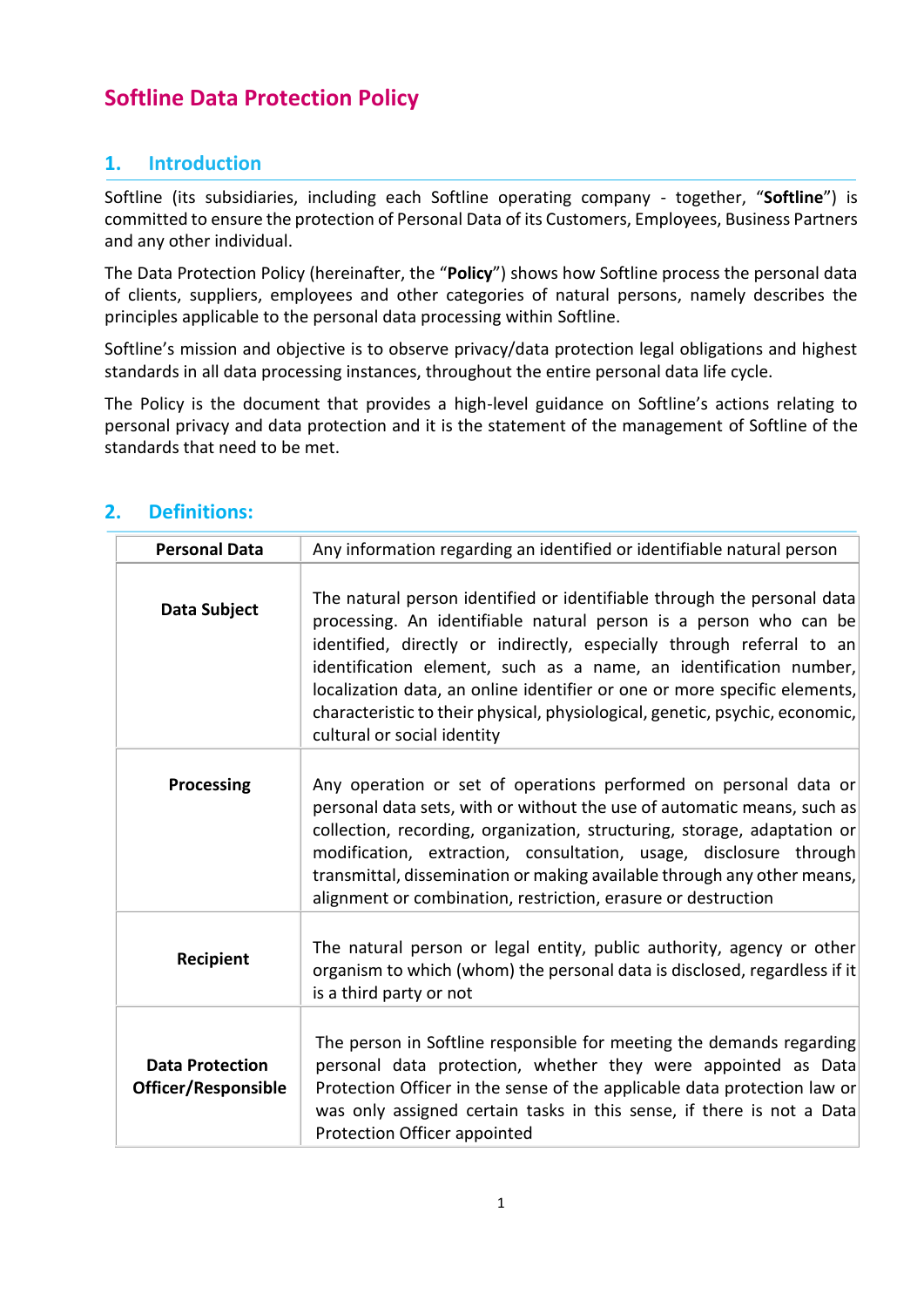| <b>Record of processing</b><br>activities" or Personal<br><b>Data Registry</b> | Registry created by Softline in order to keep the record of the processing<br>activities performed by Softline                                                                                                                                                                                  |  |  |
|--------------------------------------------------------------------------------|-------------------------------------------------------------------------------------------------------------------------------------------------------------------------------------------------------------------------------------------------------------------------------------------------|--|--|
| Processor/data<br>importer                                                     | The natural person or legal entity, public authority, agency or other<br>organism that<br>processes personal<br>data<br>behalf<br>of the<br>on<br>controller/operator                                                                                                                           |  |  |
| Controller/operator                                                            | The natural person or legal entity, public authority, agency or other<br>organism which, alone or together with others, establishes the purposes<br>and means of the personal data processing                                                                                                   |  |  |
| Third party                                                                    | A natural person or legal entity, public authority, agency or organism,<br>other than: the data subject, the controller/operator, the processor and<br>the people who, under the direct authority of the person mandated by<br>the controller/operator, are authorized to process personal data |  |  |
| Softline group                                                                 | All Softline operating companies partially or wholly owned unless<br>specifically excluded                                                                                                                                                                                                      |  |  |
| <b>LATAM</b>                                                                   | Latin America                                                                                                                                                                                                                                                                                   |  |  |
| <b>MENA</b>                                                                    | Middle East and North Africa                                                                                                                                                                                                                                                                    |  |  |
| <b>APAC</b>                                                                    | Asia Pacific region                                                                                                                                                                                                                                                                             |  |  |
| <b>CIS</b>                                                                     | Commonwealth of Independent States                                                                                                                                                                                                                                                              |  |  |

#### **3. Scope**

Softline processes personal data from several general purposes, which are listed in the record of personal data processing activities, under the form of a registry. This Policy applies to any Personal Data Processing that is done for or by Softline.

This Policy shall be complied with by all employees, contractors, consultants, including all personnel affiliated with third parties who may have access to any Softline resources.

#### **4. Application of national law**

The present Policy presents the principles applicable to personal data processing, which must be observed within Softline, without replacing the legislation on data protection applicable in all countries where Softline is established or does business in. The legislation prevails over this Policy, if it contains divergent provisions or additional conditions. In particular, any conditions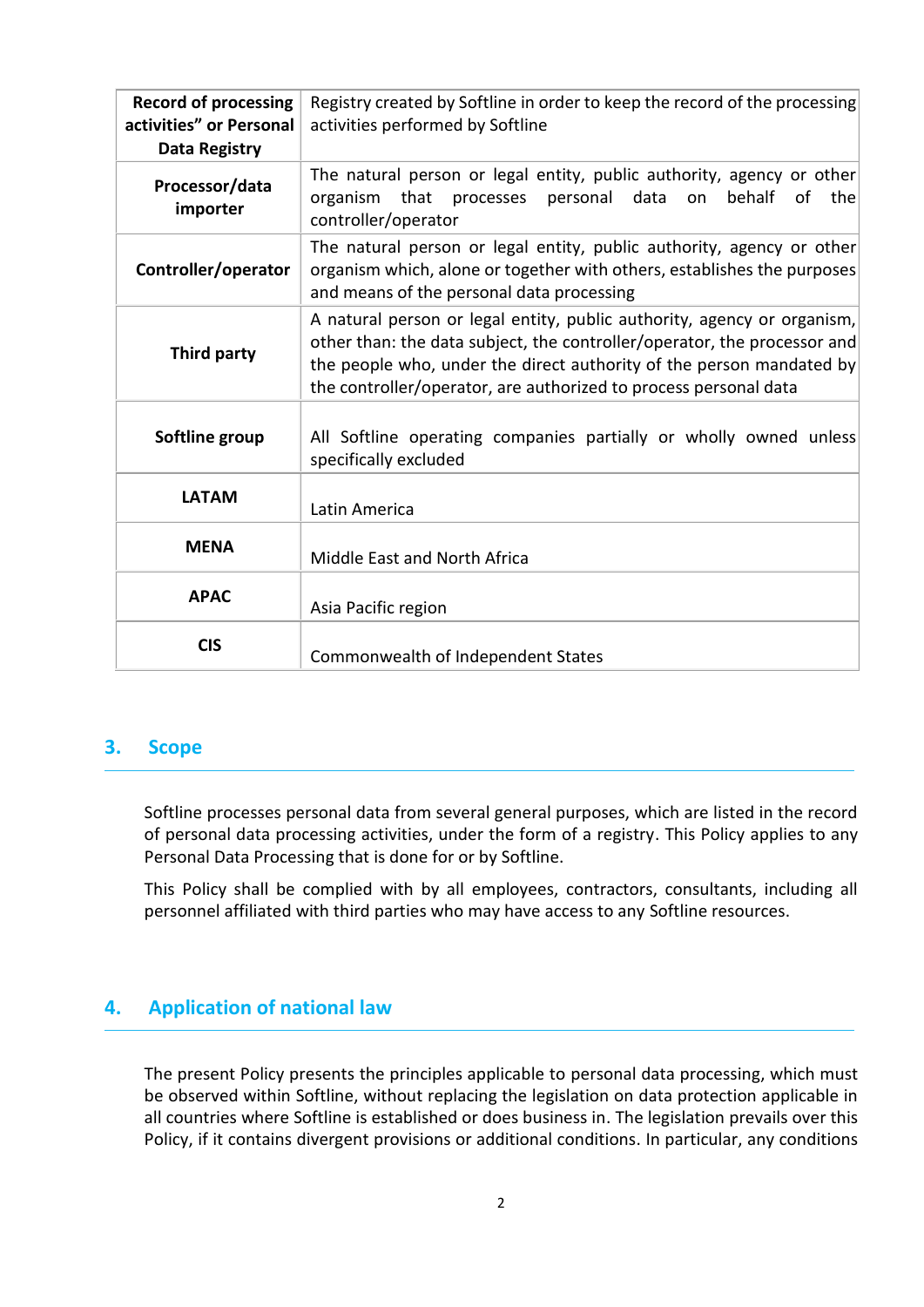regarding reporting and authorization existing in the legislation concerning data processing based in the national legislation must be observed.

# **5. Principles of data processing**

Each personal data processing must observe the rights and freedoms of the data subject, in accordance with the principles stated below. These must be observed even when new data processing is initiated or when the existing ones are extended or diversified.

Personal data processing is fair and lawful, meaning Softline has a **legitimate business purpose** (and, where required, a legal basis) for processing personal data. Where Softline acts as a processor, it will generally rely on the controller to establish this legal basis.

Personal data processing is limited to the **minimum necessary**, meaning Softline collects and retains the minimum amount of personal data necessary for the business purpose. Where Softline acts as a processor, it must also process personal data only as directed by the controller.

Softline is **transparent** with data subjects how and why their personal data will be processed. Where Softline is a processor, this information is likely to be provided to the data subjects by the controller.

Personal data is processed in accordance with the **rights of data subjects**(e.g. to access, erase or correct personal data). Where Softline acts as a controller, it must respect and observe any exercise of these rights, and where it is a processor it will be required to assist the controller in responding.

Personal data is **accurate, up-to-date** and **complete.** Where it acts as processor, Softline will assist the controller to ensure this.

Personal data is kept **secure**, meaning Softline applies appropriate security safeguards to personal data, including where processed by third parties. Where Softline acts as a processor, it will be required to implement its own appropriate safeguards and provide assistance to the controller in doing the same.

Personal data is **transferred internationally** in accordance with applicable law

Softline is **accountable and can demonstrate compliance** with its obligations under applicable data privacy laws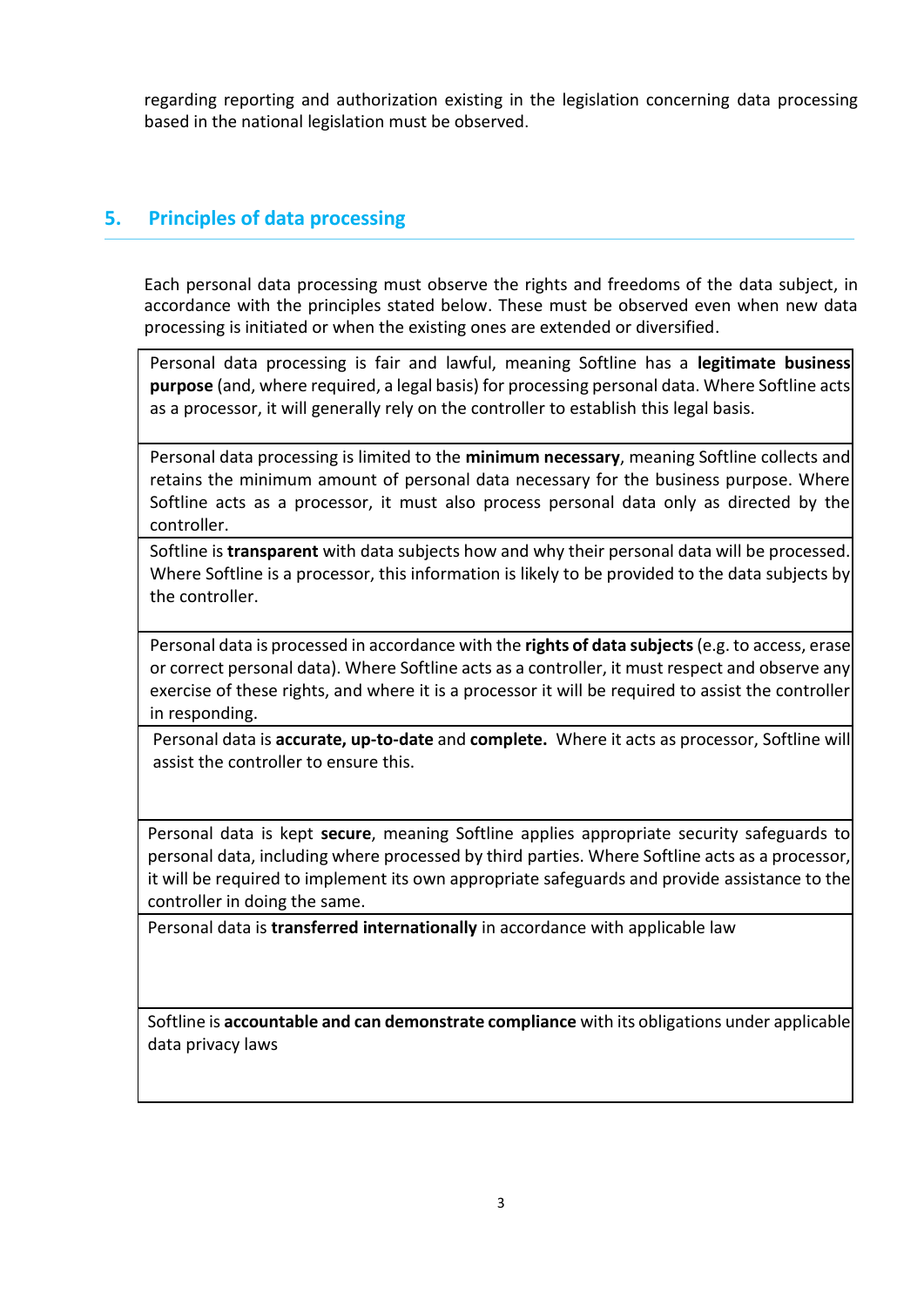# **6. Rights of the data subject**

Together with the principles mentioned above, Softline keeps in mind and observes the rights of the data subject in all personal data processing according with the applicable law, which might include:

- Right to information and transparency Softline ensures that the data subject is informed with regard to the personal data processing;
- Right to access Softline observes the procedure in order to ensure the access of data subject s to information regarding their data processing.
- Right to rectification Regardless of the grounds for the processing, the data subject s have the right to request Softline to rectify or complete their data, as the case may be, on the basis of an additional statement.
- Right to restrict the processing The data subjects can request Softline to restrict the processing of the personal data concerning them.
- Right to erasure ("right to be forgotten") The data subjects have the right to request and obtain the erasure of personal data in some cases;
- Right to data portability The data subjects have the right to request Softline to provide a copy of their personal data to the data subject or a Third Party in some cases.
- Right to oppose the processing/ Right to oppose the processing in direct marketing purposes: Softline shall not make decisions about data subjects based solely on automated processing.

# **7. Disclosure of personal data. Assignees. Transfer to Third-Party Countries**

#### **Type and purposes of personal data disclosures**

Personal data shall only be disclosed if the party that receives it is personally liable for the data it has received or only if the party that receives them will use it in accordance with the instructions obtained from the party that discloses it.

Personal data can shall be disclosed for allowed purposes, mentioned in Softline's records, in view of the performance of Softline's activity, for observing legal obligations or if there is consent from the data subject.

#### **Processors/Data importers**

In situations in which the processing will be performed by another natural person or legal entity in the name of Softline, they will be an processor/data importer in the sense of the applicable law and must offer enough guarantees for the application of adequate technical and organizational measures for personal data protection, which it will process in the name of Softline and by observing the rights of the data subjects.

#### **Transfer of data to a third-party country**

There is a transfer to another country when the personal data is transmitted, visualized or accessed by persons who are in another country.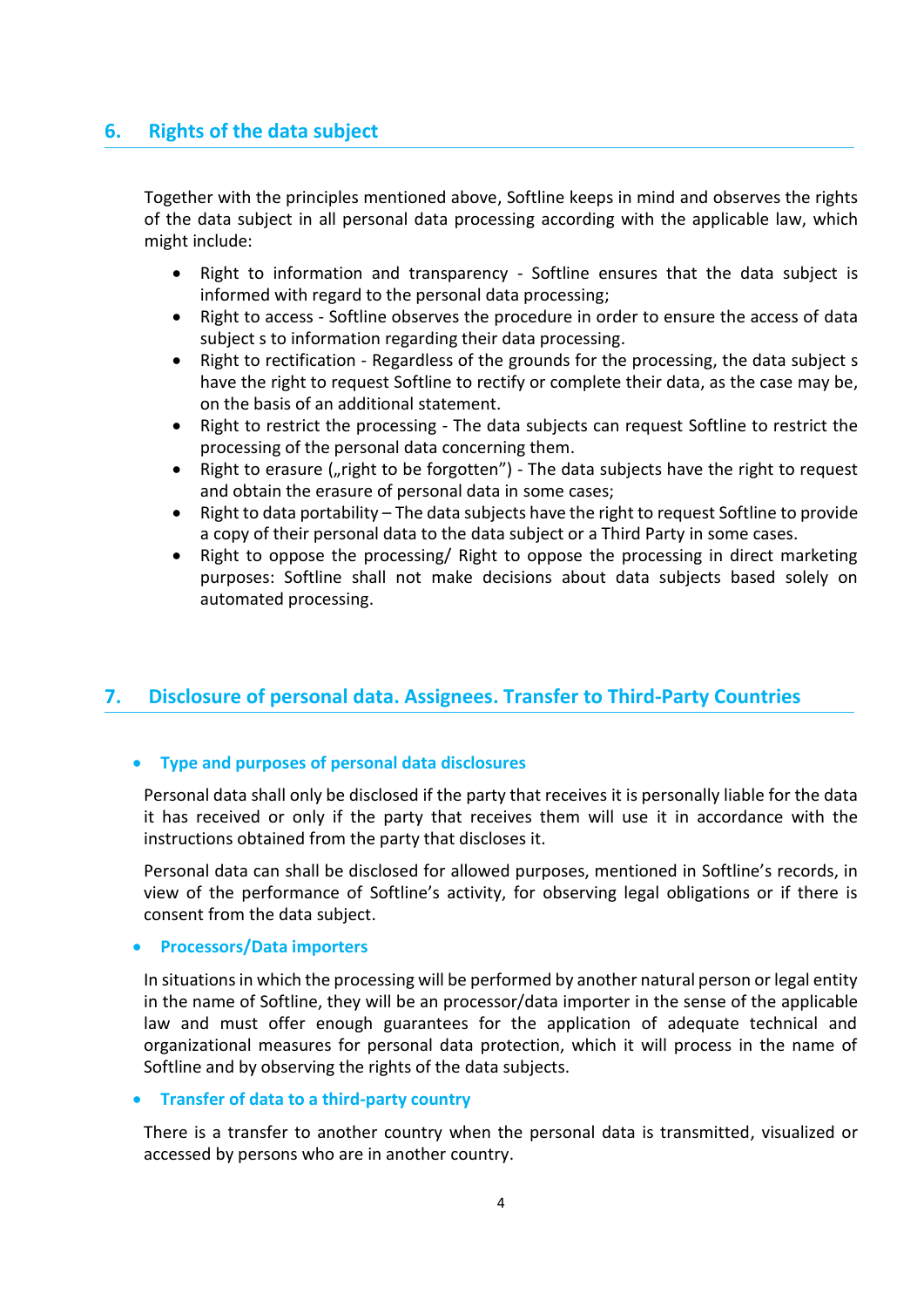If the personal data collected and stored by Softline is transferred to a person situated in a different country than the one where Softline has its registered office, the person who received the data must guarantee a personal data protection level equivalent to the level ensured by Softline.

#### **8. Contact points:**

| <b>Subject</b>                                                                                                                                                | <b>Email</b>                          | <b>Address</b>                                                                                                                         |
|---------------------------------------------------------------------------------------------------------------------------------------------------------------|---------------------------------------|----------------------------------------------------------------------------------------------------------------------------------------|
| For inquiries on this Policy contact our<br><b>Global DPO</b>                                                                                                 | Dpo@sofline.com                       | London<br>26-28 Hammersmith Grove,<br>London W6 7HA, UK                                                                                |
| For personal information collected from<br>individuals INSIDE Europe and MENA,<br>written inquiries to the data protection<br>responsible may be addressed to | Dataprotection.emena@softli<br>ne.com | London<br>26-28 Hammersmith Grove,<br>London W6 7HA, UK                                                                                |
| For personal information collected from<br>individuals INSIDE LATAM, written inquiries<br>to the data protection responsible may be<br>addressed to:          | Dataprotection.LATAM@softli<br>ne.com | <b>Buenos Aires</b><br>Maipú 939, Ciudad Autónoma<br>de Buenos Aires, Argentina,<br>C <sub>1006</sub>                                  |
| For personal information collected from<br>individuals INSIDE INDIA, written inquiries<br>to the data protection responsible may be<br>addressed to           | Dataprotection.india@softlin<br>e.com | <b>New Delhi (Gurugram)</b><br>Unit No -515, 5th Floor, MGF<br>Metropolis Mall, MG Road,<br>Gurugram (Gurgaon), 122002,<br>India       |
| For personal information collected from<br>individuals INSIDE APAC, written inquiries<br>to the data protection responsible may be<br>addressed to:           | Dataprotection.APAC@softlin<br>e.com  | Ho Chi Minh City<br>Viet Dragon Tower, 7th Floor,<br>141 Nguyen Du Street, Ben<br>Thanh Ward, District 1, Ho Chi<br>Minh City, Vietnam |
| For personal information collected from<br>individuals INSIDE CIS, written inquiries to<br>the data protection responsible may be<br>addressed to             | Dataprotection.CIS@softline.<br>com   | Derbenevskaya emb. 7,<br><b>Building 8, Business Quarters</b><br>"Novospassky", Moscow,<br>Russia, 115114                              |

# **9. Compliance**

The Global Data Protection Officer is owner of this Policy. Softline is committed to ensuring that this Policy is observed by all employees, contractors, consultants, including all personnel affiliated with third parties who may have access to any *Softline* resources.

Compliance with this Policy is verified by various means, including reports from available business tools, internal and external audits, self-assessment, and/or feedback to the policy owner(s). Softline